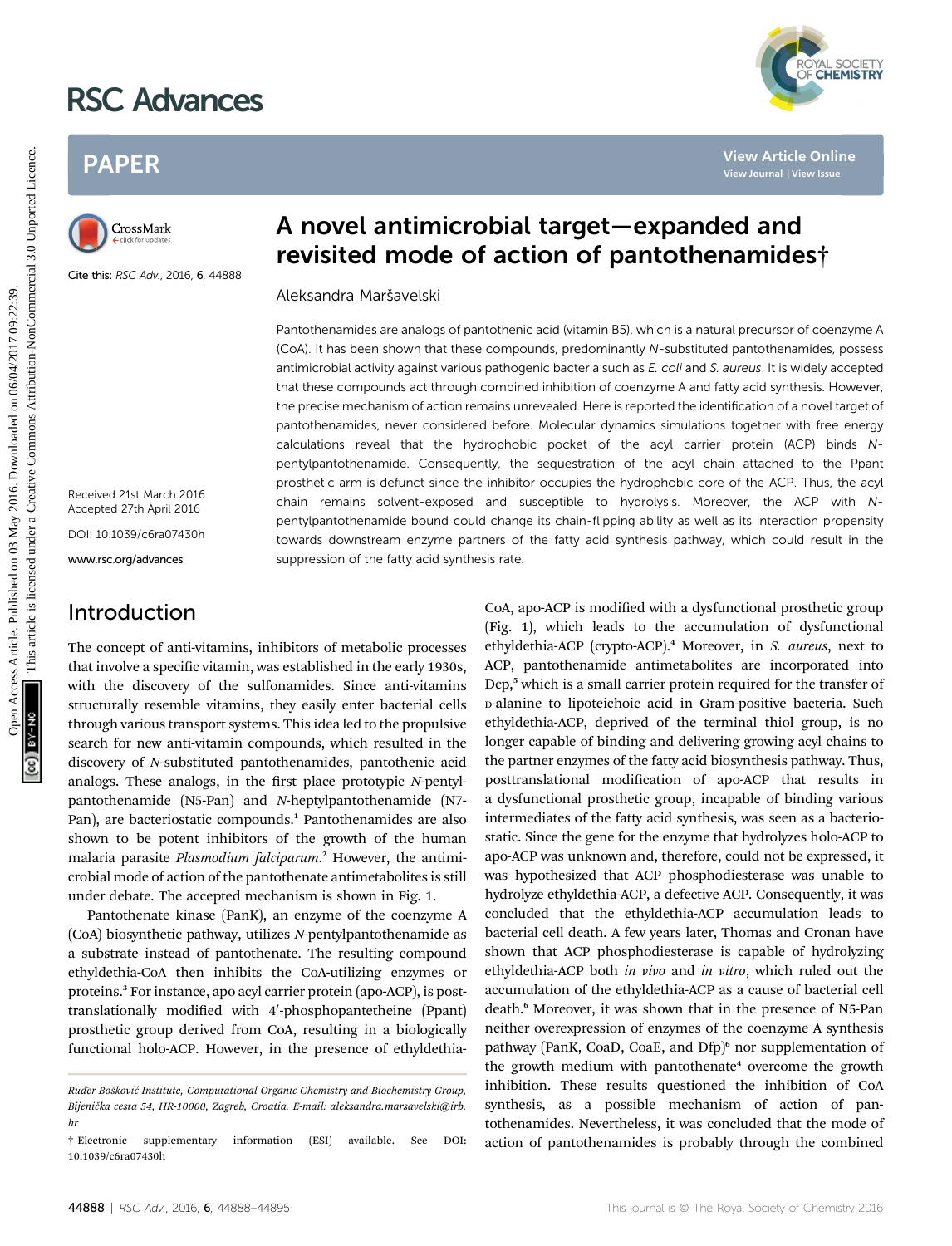

Fig. 1 Schematic representation showing the mode of action of N-substituted pantothenamides through combined inhibition of the coenzyme A and fatty acid synthesis. When N5-Pan is present in E. coli, PanK, an enzyme of the coenzyme A (CoA) biosynthetic pathway, utilizes the N5-Pan instead of pantothenate. Resulting compound ethyldethia-CoA then inhibits the CoA-utilizing enzymes or proteins. For instance, acyl carrier protein, a central player in the synthesis of all fatty acids, is post-translationally modified with a moiety derived from ethyldethia-CoA. Such crypto-ACP is incapable of binding intermediates of the fatty acid synthesis pathway, causing the suppression of the fatty acid synthesis.

inhibition of the coenzyme A and fatty acid synthesis (Fig. 1), leaving the precise mechanism unexplained.

Puzzled by ambiguous experimental data and intrigued by the structural similarities between (a) N-substituted pantothenamides and (b) saturated acyl chain covalently linked to  $4^{\prime}$ phosphopantetheine (Ppant) prosthetic group, an alternative cellular target for the pantothenamides is considered. In the study reported here, the author was interested in whether the hydrophobic core of the acyl carrier protein could be a target for N-substituted pantothenamides. Moreover, if this proves to be true, what are the potential consequences of the binding? Classical unbiased molecular dynamics simulations together with the binding free energy calculations of N-pentylpantothenamide bound inside the hydrophobic core of various forms of E. coli acyl carrier proteins were performed to address these questions.

### Materials and methods

#### Model preparation

Acyl carrier protein takes a central part in the fatty acid synthesis. Fatty acids are synthesized in the repetitive cycle consisting of the following reactions: condensation, reduction, dehydration, and reduction. All of the intermediates are products of each of these reaction steps, and all of them are attached to the Ppant prosthetic group of the holo-ACP that serves as a carrier of a growing acyl chain. Thus, ACP operates by exposing and shielding its cargo from the solvent and nonpartner enzyme for one particular step in the synthesis. Substrate delivery demands the first three carbon atoms of the acyl intermediate to be exposed from the hydrophobic pocket of the ACP in order to reach the catalytic residues of the corresponding FAS enzyme. The reactions are repeated until, for instance, the palmitoyl product (fully saturated C16 product) is synthesized. NMR structural analysis<sup>7</sup> revealed that ACP adopts a unique conformation for each intermediate attached. Some of these intermediates are 3-oxoacyl-[acyl-carrier-protein], 3 hydroxyacyl-[acyl-carrier-protein], 2-trans-enoyl-[acyl-carrierprotein], and fully saturated acyl-ACP, and all of them could be placed in the hydrophobic pocket and exposed to the corresponding partner enzyme when necessary. Up to the present time, molecular dynamics simulations are published for apo-, holo-, and saturated acyl-forms of E. coli ACP,<sup>8</sup> and for

intermediates in the fatty acid synthesis, 3-oxoacyl-[acyl-carrierprotein], 3-hydroxyacyl-[acyl-carrier-protein] and 2-trans-enoyl- [acyl-carrier-protein] of E. coli.<sup>9</sup> Moreover, all of them captured the transition from the solvent-exposed conformation to the solvent shielded, which is, to date, well-known fact, studied either experimentally or computationally. However, all of them failed to show reverse motion, the extrusion from the hydrophobic pocket of the ACP. The reason lies in the fact that the exposure of the acyl chain would never happen per se. In other words, acyl carrier protein will never expose, by itself, acyl chain attached to its prosthetic group to a solvent. To do so, ACP requires a suitable protein partner with whom it can accomplish appropriate protein-protein contacts to fulfill its biological purpose, which is exposing and subsequent delivery of the acyl chain to the active site of the partner enzyme. Paper Were Newton States Article 2016. The Common States Article is likely the second of the second of the second of the second of the second of the second of the second of the second of the second of the second of the sec

In this regard, eight protein structures of the acyl carrier protein are modeled (Table 1).

Starting structures of apo-ACP, an inactive acyl carrier protein without the prosthetic group, and apo-ACP with N5-Pan bound in the pocket are shown in Fig. 2A and B, respectively. Starting structures of holo-ACP, hexanoyl-ACP, and decanoyl-ACP with the solvent-exposed prosthetic arm as well as acyl chains attached to it are shown in Fig. 2C, E and G. Holo-ACP + N5-Pan, hexanoyl-ACP + N5-Pan, and decanoyl-ACP + N5-Pan are ACPs with the solvent-exposed prosthetic groups with simultaneously bound N5-Pan in the hydrophobic core of the ACPs (Fig. 2D, F and H). Apo-ACP was modeled using the X-ray structure of E. coli apo-ACP<sup>10</sup> (ID 1T8K, 1.10 Å). The crystal

| Simulation time | Number of independent<br>simulations |  |  |
|-----------------|--------------------------------------|--|--|
|                 |                                      |  |  |
| $600$ ns        | 1                                    |  |  |
| $600$ ns        | 3                                    |  |  |
| $600$ ns        | 1                                    |  |  |
| $600$ ns        | 3                                    |  |  |
| $600$ ns        | 1                                    |  |  |
| $600$ ns        | 3                                    |  |  |
| $600$ ns        | 1                                    |  |  |
| $600$ ns        | 3                                    |  |  |
|                 | per model                            |  |  |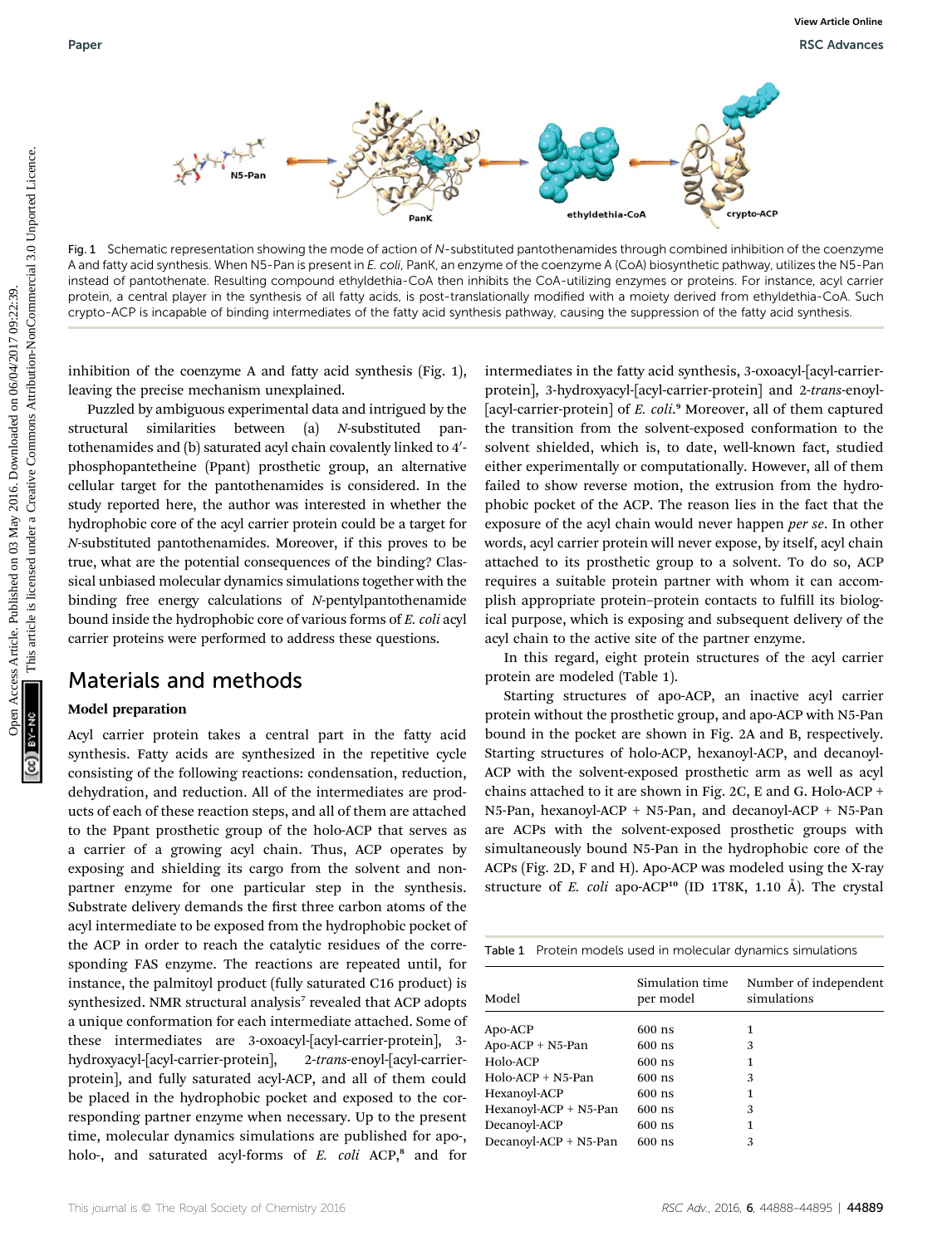structure of E. coli hexanoyl-ACP<sup>11</sup> (ID 2FAC, 1.76  $\AA$ ) was used to model manually N5-Pan accommodated in the hydrophobic core from the buried hexanoyl chain. This structure was later used to model apo-ACP + N5-Pan, holo-ACP + N5-Pan, hexanoyl-ACP + N5-Pan, and decanoyl-ACP + N5-Pan, by overlapping empty ACPs with ACP occupied with the N5-Pan and transferring the N5-Pan coordinates. ACPs with the solvent-exposed prosthetic group (Ppant), and both hexanoyl- and decanoylchains linked to the prosthetic group, were modeled based on the crystal structure of the crosslinked E. coli ACP–FabA complex<sup>12</sup> (4KEH, 1.9 Å). The coordinates of FabA enzyme from the 4KEH crystal structure were deleted, while the coordinates of the ACP with 4′-phosphopantetheine group with the sulphonyl-3-alkyne-based probe linked to it, which resembles



Fig. 2 Starting structures for MD simulations. (A) Apo-ACP, acyl carrier protein lacking its prosthetic group. (B) Apo-ACP in complex with N5- Pan. (C) Holo-ACP, acyl carrier protein with the solvent-exposed prosthetic group. (D) Holo-ACP, acyl carrier protein with the solventexposed prosthetic group, and simultaneously bound N5-Pan. (E) Hexanoyl-ACP, acyl carrier protein with the solvent-exposed hexanoyl acyl chain linked to the prosthetic group. (F) Hexanoyl-ACP, acyl carrier protein with the solvent-exposed hexanoyl acyl chain linked to the prosthetic group, and simultaneously bound N5-Pan in the hydrophobic pocket of the ACP. (G) Decanoyl-ACP, acyl carrier protein with the solvent-exposed decanoyl acyl chain linked to the prosthetic group. (H) Decanoyl-ACP, acyl carrier protein with the solvent-exposed decanoyl acyl chain linked to the prosthetic group, and simultaneously bound N5- Pan in the hydrophobic pocket of the ACP.

decanoyl moiety, were retained. The cross-linking probe was modified manually to decanoyl- and hexanoyl-acyl moieties. By deleting sulphonyl-3-alkyne-based probe, the solvent exposed 4′-phosphopantetheine (Ppant) was modeled. In this way, the prosthetic group as well as acyl moieties pointed vertically up from the ACP were obtained, thus imitating situation when the Ppant + acyl chain is bound to one of the bacterial fatty acid synthase II enzymes.

#### Molecular dynamics simulation

All MD simulations were performed with the AMBER ff12SB force field and the general AMBER force field GAFF.<sup>13</sup> Partial charges for nonstandard residues (4'-phosphopantetheine, decanoyl-, hexanoyl-acyl moieties, and N5-Pan) were derived using the RESP approach<sup>14</sup> with charges calculated based on an RESP fit to an HF/6-31G\* electrostatic potential. All protein structures were solvated in a truncated octahedral box of TIP3P water,<sup>15</sup> such that no solute atom was less than 10  $\AA$  from box edges. Na<sup>+</sup> ions were added for neutralization. The monovalent ion parameters<sup>16</sup> for TIP3P water implemented in AMBER were used. The resulting solvated system was energy-minimized in 3 cycles. In the first cycle, proteins were fixed using a restraint on each protein atom while water, ions, and N5-Pan were allowed to move using 500 steps of steepest descent minimization, followed by 1000 steps of conjugate gradient minimization. In the second cycle, proteins were fixed using a restraint on backbone atoms only while side chains of the protein, water, ions and N5- Pan were allowed to move using 500 steps of steepest descent minimization, followed by 2000 steps of conjugate gradient minimization. In the last cycle, the whole system was energyminimized for 5000 steps, including 1500 steps of steepest descent minimization and 3500 steps of conjugate gradient minimization. Optimized systems were gradually heated from 0 to 300 K and equilibrated during 50 ps using NVT conditions, and subjected to productive, unconstrained MD simulations at constant pressure  $(1 \text{ atm})$  and temperature  $(300 \text{ K})$  using the Berendsen barostat<sup>17</sup> and Langevin thermostat,<sup>18</sup> respectively. The production runs, each 600 ns in length, were performed on the GPU (NVIDIA Tesla M2075) using the pmemd.CUDA<sup>19-21</sup> engine of AMBER12.<sup>22</sup> Bonds involving hydrogen atoms were constrained using the SHAKE algorithm.<sup>23</sup> The time step was 2 fs. The Particle Mesh Ewald method $24$  was applied to calculate long-range electrostatic interactions. Nonbonded interactions were truncated at 10.0  $\AA$ . For all protein complexes, three independent MD simulations starting from the same initial structure, but with different random number seeds for initial velocity assignment were performed. Therefore, three independent 600 ns MD simulations for each complex were run, giving a sum of  $1.8 \mu s$  of total MD simulations for each complex and a total of 7.2 µs across all four complexes. In this way, by performing extensive MD simulations in triplicates for each complex, the author wanted to check the convergence of the simulations as well as the relevance and reliability of the simulations and calculated binding free energies. This approach is chosen because it provides the more efficient sampling of the conformational space since the complexes of NSC Advances Strait continues Article (PD 2PAC<sub>1</sub> 1.76 Å) was used to desired under any booksed problem and the article is licensed under a creative Commons and NonCommercial Creative Commons are also the strained under a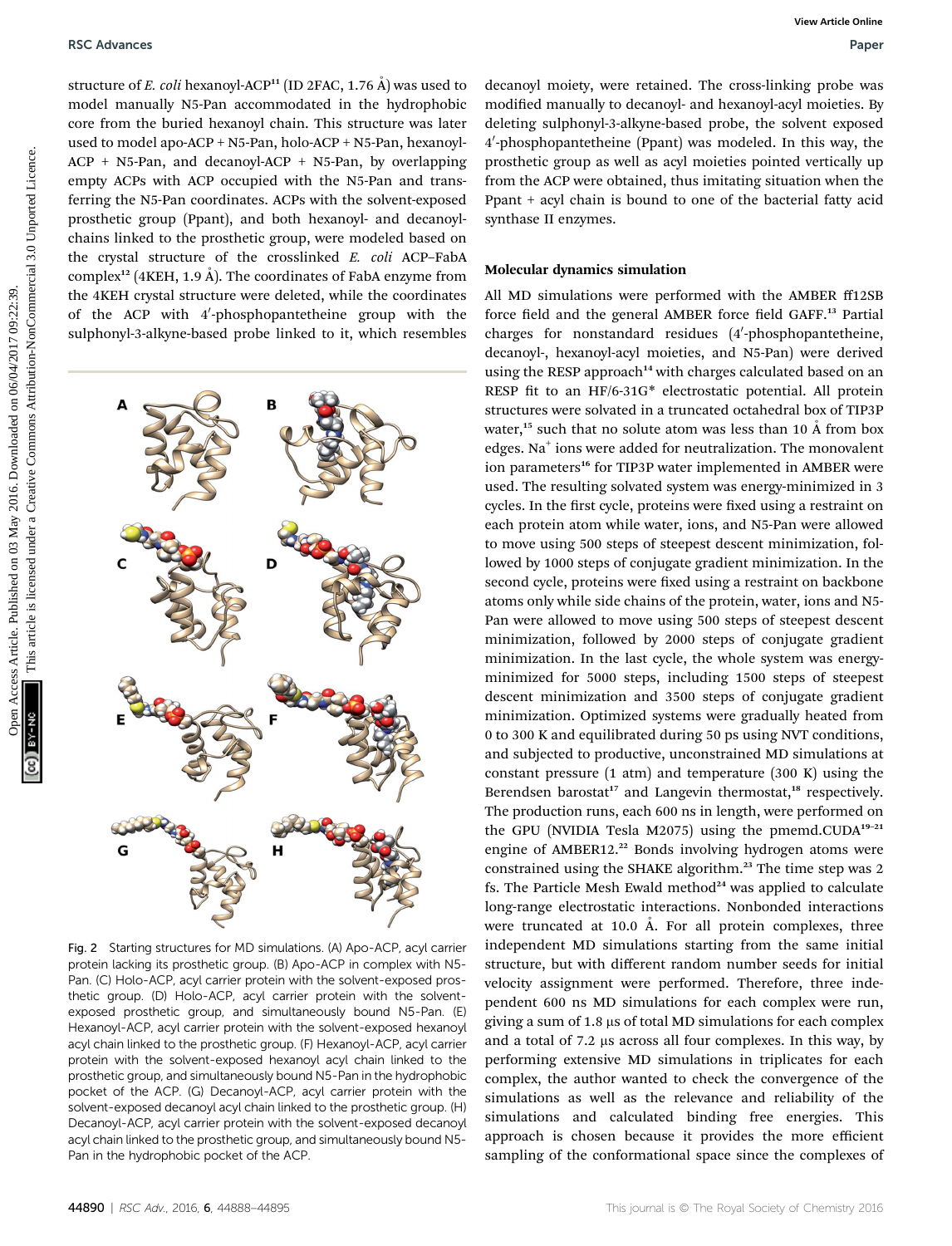#### Free energy calculations

The binding free energy of N5-Pan in apo-ACP + N5-Pan, holo-ACP + N5-Pan, hexanoyl-ACP + N5-Pan and deacnoyl-ACP + N5-Pan complexes,  $\Delta G_{bind}$ , was calculated according to the following equation:

$$
\Delta G_{\text{bind}} = \langle G_{\text{complex}} \rangle - \langle G_{\text{acyl carrier protein}} \rangle - \langle G_{\text{NS-PAN}} \rangle \qquad (1)
$$

where the symbol  $\langle \rangle$  represents the average value over 100 and 250 snapshots collected from the last 5 ns along each MD trajectory. The free energy of a system can be approximated by three terms:

$$
G_{\text{complex/acyl carrier protein/N5-PAN}} = E_{\text{MM}} + G_{\text{solv}} - T\Delta S_{\text{MM}} \quad (2)
$$

where  $E_{MM}$ , the gas-phase molecular mechanical energy, is calculated as the sum of  $E_{\text{internal}}$ ,  $E_{\text{vdW}}$ , and  $E_{\text{elec}}$  contributions.  $G_{\text{solv}}$ , the solvation free energy is the sum of polar  $(G_{\text{polar}})$  and nonpolar  $(G_{nonpolar})$  components, where the former was calculated by solving the Poisson–Boltzmann equation, while the latter was determined on the basis of the solvent accessible surface area (SASA) using the following equation:

$$
G_{\text{nonpolar}} = \gamma \text{SASA} + b \tag{3}
$$

with empirical parameters set to  $\gamma = 0.0054$  kcal mol<sup>-1</sup>  $\rm \AA^{-2}$  and  $\rm \AA = 0.02$  kcal mol<sup>-1</sup>  $\rm \AA^{-2}$  and  $b = 0.92$  kcal mol<sup>-1</sup>.<sup>25,26</sup> The interior dielectric constant was set to 1 while the exterior dielectric constant was set to 80. The solute conformational entropy  $(S_{MM})$  was estimated by the normal mode analysis based on 20 frames. Free energy calculations were performed using the MMPBSA.py,<sup>27</sup> provided in AmberTools15.<sup>28</sup>

#### Data analysis

All MD trajectories were analyzed using the CPPTRAJ<sup>29</sup> available in the AmberTools15. Cluster analysis was performed using DBscan<sup>30</sup> clustering method where the coordinate RMSD was used as the distance metric. DBscan clustering was performed on a subset of the protein backbone atoms. A distance cutoff  $\varepsilon$  of 0.9 Å between clusters was used and a minimum of 25 points was required to form a cluster. VMD,<sup>31</sup> Pymol<sup>32</sup> software as well as Chimera,<sup>33</sup> were employed for the protein and trajectory visualization, where the last was used for making protein movies. Graphs were plotted using Xmgrace<sup>34</sup> and Gnuplot.<sup>35</sup> The GNU Image Manipulation Program (GIMP, http:// www.gimp.org/) was used for figure preparation.

## Results and discussion

Root-mean-square deviations (RMSD) of the uncomplexed ACPs and ACPs in complex with N5-Pan throughout the simulation period showed no significant changes in the backbone of the proteins, implying that the binding of N5-Pan in the hydrophobic core of the ACP does not affect the protein stability

(Fig. S1†). All simulated ACPs complexes retained the N5-Pan in the hydrophobic core of the ACP during the simulated period, except for decanoyl-ACP + N5-Pan complexes, where the decanoyl chain has pushed out the N5-Pan from the pocket in two simulations out of three, while in the third simulation, N5-Pan stayed bound during the entire simulation period. The holo-ACP + N5-Pan complexes were stable during the simulated period; i.e. N5-Pan remained bound in the hydrophobic core of the ACPs (Fig. S2†). The same behavior is observed for the apo-ACP + N5-Pan complexes (Fig. S3†). Moreover, both acyl-bearing ACPs (hexanoyl- and decanoyl-ACP) exhibit the transition from the solvent-exposed to the solvent-shielded acyl chains, which is an inherent feature of class II acyl-bearing ACPs (Fig. S4 and S5, and Movies S1 and S2†). On the other hand, the hexanoyl-ACP + N5-Pan complexes did not show the transition of hexanoyl chain in the hydrophobic core (Fig. 3 and S6, and Movie S3†). Interestingly, in two simulations out of three, decanoyl-ACP + N5-Pan did accommodate decanoyl chain in the hydrophobic core while N5-Pan has been simultaneously pushed out (Fig. 3, S7, and Movie S4†), while in the third simulation of the decanoyl-ACP + N5-Pan complex, N5-Pan stayed bound during the entire simulation period, *i.e.* ACP has not accommodated its decanoyl chain in the hydrophobic pocket (Movie S5†). Paper<br>
Access Article is manually propared, where a pussibility of  $(\text{Pg}, \text{St})$ . Altiomated Article common article is the common article is the common article in the common article is licensed under the station-<br>
The indu

All three simulations of the hexanoyl-ACP in complex with N5-Pan failed to show the transition from the solvent-exposed acyl chain to the solvent-shielded conformation. It seems that hexanoyl chain could not compete in terms of hydrophobicity with N5-Pan thus failed to enter into the hydrophobic core (Movie S3†), which is not the case with decanoyl chain whose hydrophobic character prevails over that of the N5-Pan, which has been pushed out of the hydrophobic core in two out of three simulations (Movie S4†).

N5-Pan binding to the acyl carrier protein did not influence the overall fold consisting of four  $\alpha$  helices. Secondary structure elements of ACPs are well preserved upon inhibitor binding during all MD simulations (Fig. S8†). The binding free energies were calculated for all complexes where N5-Pan stayed bound during the entire simulation period of 600 ns. The calculated binding free energies across 100 frames shown in Table 2 and 250 frames (Table S1†) indicate that the N5-Pan binding in the



Fig. 3 Hexanoyl-ACP did not sequester its acyl chain in the hydrophobic pocket occupied with N5-Pan shown in cyan (left); decanoyl-ACP did sequester its acyl chain in the hydrophobic pocket while N5- Pan has been simultaneously pushed out (right).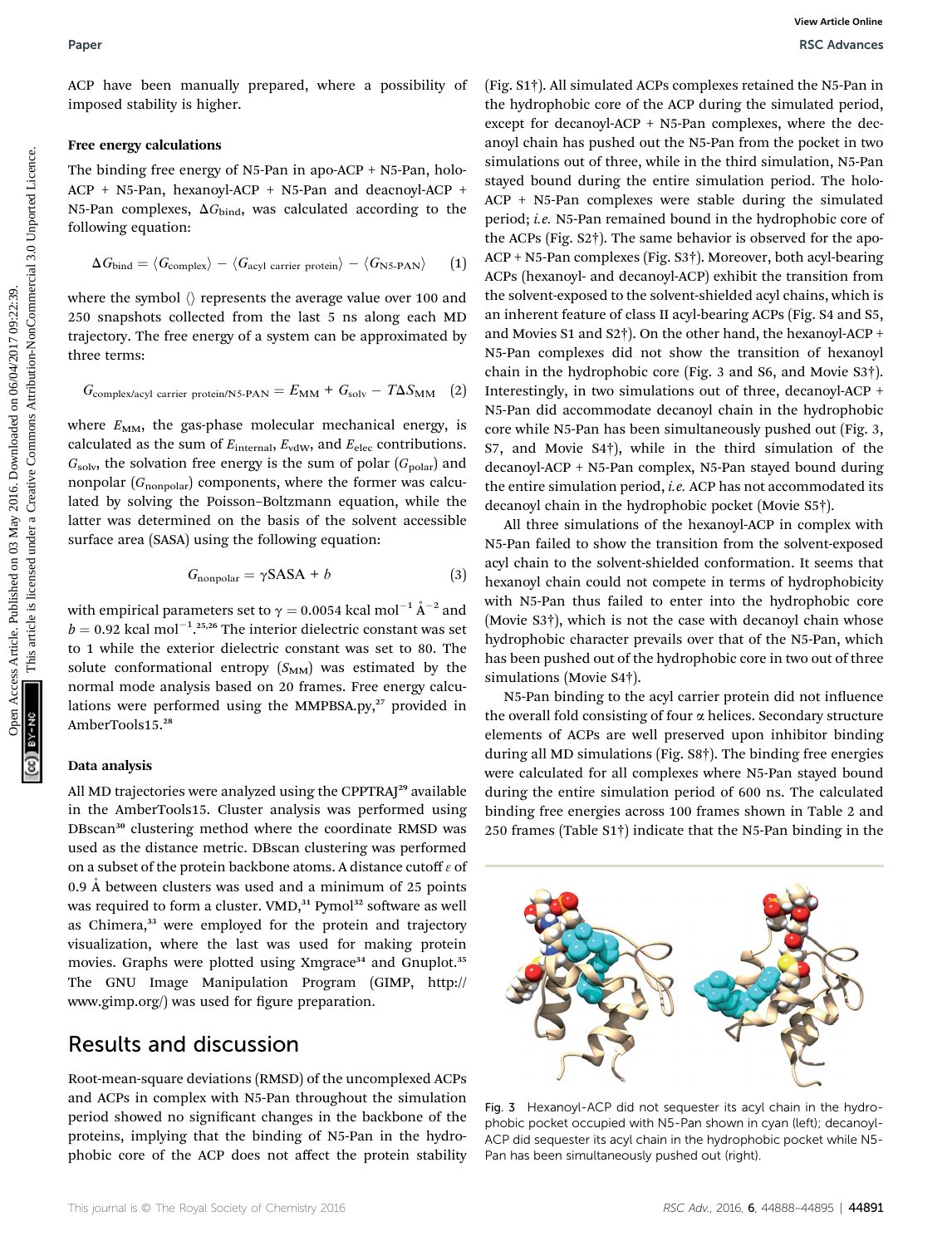Table 2 Calculated binding free energies ( $\Delta G_{\rm bind}$ ) and their components<sup>a</sup> obtained by the MM–PBSA method. 100 frames from the last 5 ns of the MD trajectories were used. All values are in kcal mol<sup>-1</sup>. Values in parentheses represent the standard deviation. Nmode analysis was performed on 20 frames

| System                                                       | <b>VDW</b> | <b>EEL</b> | <b>EPB</b> | <b>ENPOLAR</b>                                                                                                               | $\Delta H_{\rm gas}$ | $\Delta H_{\text{solv}}$ | $\Delta H_{\rm bind}$                                                                                           | $T\Delta S$         | $\Delta G_{\rm bind}$ |
|--------------------------------------------------------------|------------|------------|------------|------------------------------------------------------------------------------------------------------------------------------|----------------------|--------------------------|-----------------------------------------------------------------------------------------------------------------|---------------------|-----------------------|
| Apo-ACP                                                      | $-32.1$    | $-27.3$    | 36.7       | $-4.6$                                                                                                                       | $-59.4$              | 32.1                     | $-27.3 \ (\pm 3.3)$                                                                                             | $-21.4 \ (\pm 3.4)$ | $-5.9$                |
| Apo-ACP                                                      | $-33.4$    | $-27.4$    | 40.0       | $-4.8$                                                                                                                       | $-60.8$              | 35.2                     | $-25.6 (\pm 4.1)$                                                                                               | $-20.9 \ (\pm 4.3)$ | $-4.7$                |
| Apo-ACP                                                      | $-29.7$    | $-35.4$    | 43.5       | $-4.7$                                                                                                                       | $-65.1$              | 38.8                     | $-26.3 \ (\pm 2.8)$                                                                                             | $-21.0 \ (\pm 4.8)$ | $-5.3$                |
| Holo-ACP                                                     | $-32.1$    | $-30.2$    | 40.5       | $-4.6$                                                                                                                       | $-62.3$              | 35.9                     | $-26.4~(\pm 4.4)$                                                                                               | $-20.9 \ (\pm 5.2)$ | $-5.5$                |
| Holo-ACP                                                     | $-37.4$    | $-21.1$    | 38.8       | $-4.9$                                                                                                                       | $-58.5$              | 33.9                     | $-24.6 \ (\pm 4.5)$                                                                                             | $-19.4 \ (\pm 4.9)$ | $-5.2$                |
| Holo-ACP                                                     | $-30.2$    | $-35.2$    | 44.1       | $-4.5$                                                                                                                       | $-65.4$              | 39.6                     | $-25.9 \ (\pm 3.8)$                                                                                             | $-20.1 (\pm 5.1)$   | $-5.8$                |
| Hexanoyl-ACP                                                 | $-32.4$    | $-36.5$    | 46.4       | $-4.7$                                                                                                                       | $-68.9$              | 41.7                     | $-27.2 \ (\pm 4.1)$                                                                                             | $-22.8 \ (\pm 3.4)$ | $-4.4$                |
| Hexanoyl-ACP                                                 | $-37.2$    | $-34.4$    | 47.4       | $-4.7$                                                                                                                       | $-71.6$              | 42.7                     | $-28.9 \ (\pm 3.4)$                                                                                             | $-23.4 \ (\pm 3.7)$ | $-5.5$                |
| Hexanoyl-ACP                                                 | $-32.0$    | $-28.5$    | 39.0       | $-4.6$                                                                                                                       | $-60.5$              | 34.4                     | $-26.1 (\pm 4.0)$                                                                                               | $-21.6 \ (\pm 3.7)$ | $-4.5$                |
| Decanoyl-ACP                                                 | $-36.7$    | $-20.8$    | 33.2       | $-4.6$                                                                                                                       | $-57.5$              | 28.6                     | $-28.9 \ (\pm 3.7)$                                                                                             | $-23.1 (\pm 3.2)$   | $-5.8$                |
|                                                              |            |            |            |                                                                                                                              |                      |                          |                                                                                                                 |                     |                       |
|                                                              |            |            |            | hydrophobic pockets of apo-, holo-, hexanoyl- and decanoyl-<br>ACPs is energetically favorable. Estimated binding free ener- |                      |                          | The pentyl moiety of the N5-Pan makes hydrophobic<br>contacts with the aromatic and nonpolar amino acids of the |                     |                       |
| gies cluster around a value of $-5$ kcal mol <sup>-1</sup> . |            |            |            |                                                                                                                              |                      |                          | hydrophobic pocket of the ACP, namely Phe28, Val29, Leu42,                                                      |                     |                       |
|                                                              |            |            |            | The most dominant contribution comes from the nonpolar                                                                       |                      |                          | Val43, Leu46, Ile54, Ala59, Ile62, Ala68. Next to favourable                                                    |                     |                       |
|                                                              |            |            |            | part ( $vdW + ENPOLAR$ ), which prevails over the combined elec-                                                             |                      |                          | hydrophobic contacts formed between pentyl moiety of the N5-                                                    |                     |                       |
|                                                              |            |            |            | trostatic contribution (EEL $+$ EPB). This favorable nonpolar                                                                |                      |                          | Pan and amino acids of the hydrophobic pocket, N-pentylpan-                                                     |                     |                       |
|                                                              |            |            |            | contribution can be rationalized as depicted in Fig. 4, which is                                                             |                      |                          | tothenamide makes hydrogen bonds occasionally with the side-                                                    |                     |                       |
|                                                              |            |            |            | the representative structure of the most populated cluster derived                                                           |                      |                          | chain hydroxyl group of Thr39, side-chain carboxyl group of                                                     |                     |                       |
|                                                              |            |            |            | from the apoACP + N5-Pan trajectory. Clustering was performed                                                                |                      |                          | Glu60 (Fig. 4) and carbonyl oxygens of the peptide bond of                                                      |                     |                       |
|                                                              |            |            |            | independently for each apoACP + N5-Pan complex, as described                                                                 |                      |                          | Ala59, Glu60 and Ile62 (Tables S2-S5 and Fig. S9 <sup>†</sup> ). As seen from                                   |                     |                       |
|                                                              |            |            |            |                                                                                                                              |                      |                          |                                                                                                                 |                     |                       |
|                                                              |            |            |            | in Data analysis section, giving a total of three representative                                                             |                      |                          | the interaction analysis performed on all ACPs complexes, N5-                                                   |                     |                       |
|                                                              |            |            |            | structures from the most populated clusters derived from three                                                               |                      |                          | Pan makes different hydrogen bonding patterns with the resi-                                                    |                     |                       |
|                                                              |            |            |            | trajectories. The three structures show a considerable overlap;                                                              |                      |                          | dues of the hydrophobic core of the ACP within the same group                                                   |                     |                       |
|                                                              |            |            |            | the backbone RMSD values between the first and second, and the                                                               |                      |                          | of simulated complexes, which implies that the sampling effi-                                                   |                     |                       |
|                                                              |            |            |            | first and third representative structures from the most populated                                                            |                      |                          | ciency is significantly augmented by performing three inde-                                                     |                     |                       |
| clusters are 1.10 and 1.01 Å, respectively.                  |            |            |            |                                                                                                                              |                      |                          | pendent simulations for the same complex. All simulated                                                         |                     |                       |



Fig. 4 Hydrophobic pocket of the ACP with N5-Pan bound showing favorable hydrophobic interactions between the pentyl moiety of the N5-Pan and amino acids of the hydrophobic pocket.

The pentyl moiety of the N5-Pan makes hydrophobic contacts with the aromatic and nonpolar amino acids of the hydrophobic pocket of the ACP, namely Phe28, Val29, Leu42, Val43, Leu46, Ile54, Ala59, Ile62, Ala68. Next to favourable hydrophobic contacts formed between pentyl moiety of the N5- Pan and amino acids of the hydrophobic pocket, N-pentylpantothenamide makes hydrogen bonds occasionally with the sidechain hydroxyl group of Thr39, side-chain carboxyl group of Glu60 (Fig. 4) and carbonyl oxygens of the peptide bond of Ala59, Glu60 and Ile62 (Tables S2–S5 and Fig. S9†). As seen from the interaction analysis performed on all ACPs complexes, N5- Pan makes different hydrogen bonding patterns with the residues of the hydrophobic core of the ACP within the same group of simulated complexes, which implies that the sampling efficiency is signicantly augmented by performing three independent simulations for the same complex. All simulated proteins equally favour the binding of the N5-Pan, since the calculated binding free energies are comparable to each other (Tables 2 and S1†). Still, this trend does not allow to conclude on the convergence of the calculations, but rather it corroborates the possibility of N5-Pan binding, and hence its inhibitory capacity.

Given that the hydrophobic core is occupied with N5-Pan, ACP does not show the sequestration of short-chain acyl moieties, which stay longer exposed to the solvent, and consequently more accessible to hydrolysis. For this type of inhibition, the following term is suggested: the stuffed pepper-like inhibition of the chain-flipping mechanism. A proposed name reflects the situation where there is no more room left to accommodate the acyl chain in the hydrophobic core of the ACP after N5-Pan is being bound (Fig. 5).

#### Biological implications

ACP is certainly one of the most important protein–protein interaction hubs within the cell since is engaged in interactions with more than a dozen enzymes of the fatty acid synthase complex. A possible consequence of the N5-Pan binding in the hydrophobic core of the ACP could be the altered protein– protein interaction propensity towards the partner enzymes.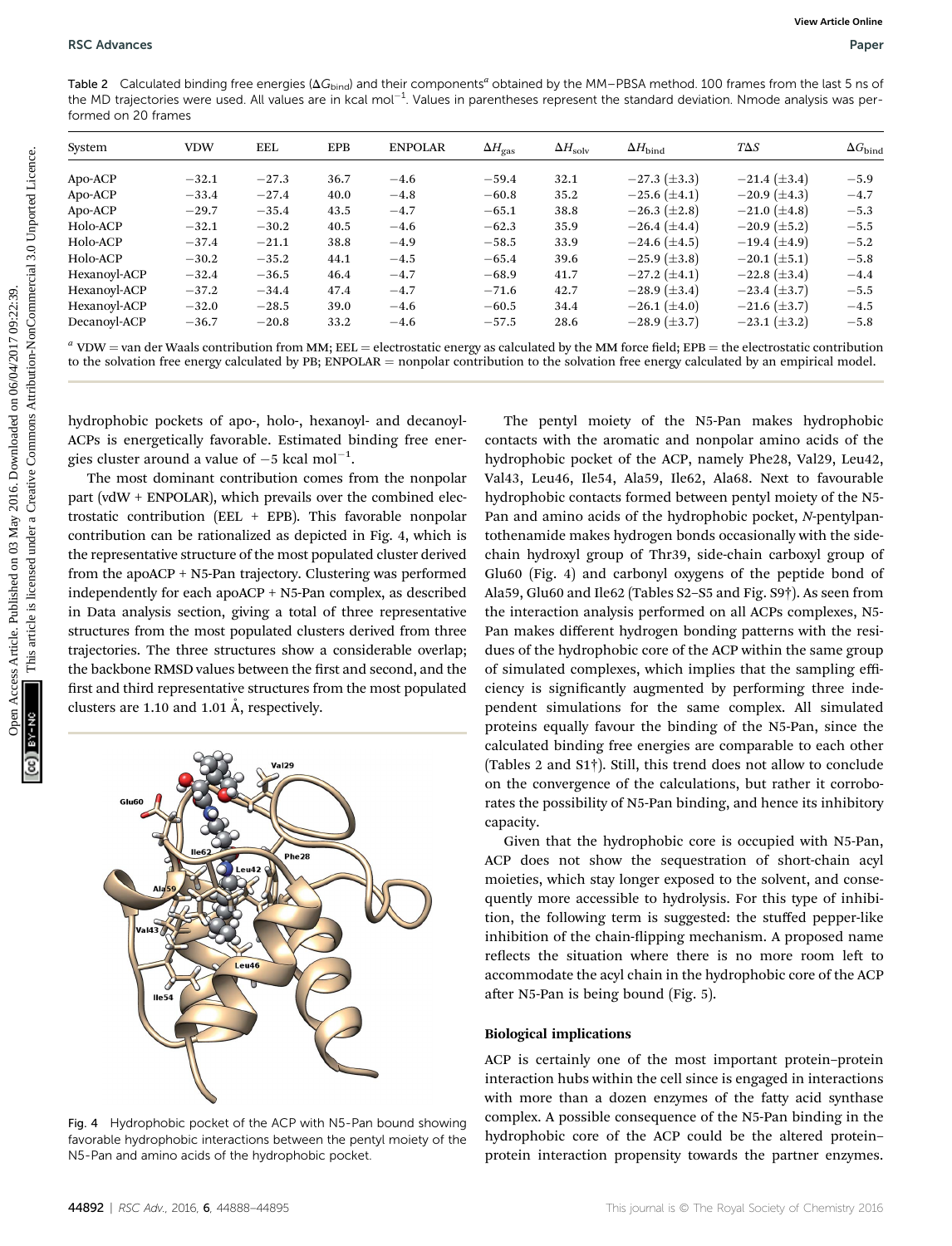

Fig. 5 A schematic representation showing the proposed stuffed pepper-like inhibition of the chain-flipping mechanism. The hexanoyl chain is not shown for clarity.

This could be evident in the inability of the ACP to shuttle its cargo properly from one enzyme to the next one in the fatty acid biosynthesis pathway. However, the question of protein–protein interactions between various forms of ACP in complex with N5- Pan and partner enzymes of the FAS II should be addressed experimentally. Since the mammalian FAS I system possesses large macromolecular multidomain architecture<sup>36,37</sup> while microbial FAS II is built up of separate proteins, any drug that would address separate enzymes of the bacterial type FAS I would not interfere with the protein domains of the mammalian FAS II. Considering architectural differences mentioned above, there has been a continuous effort in characterizing enzymes of microbial FAS, as well as novel compounds targeting them. Many compounds addressing the bacterial FAS enzymes have already been discovered.<sup>38</sup> However, diversity in the enzymes and regulation of fatty acid synthesis in bacteria is enormous that we could point out a single organism that we could consider as a representative of bacteria as a whole or study as a model system for the fatty acid synthesis inhibition. Thus, the acyl carrier protein, central to fatty acid synthesis, which is omnipresent,<sup>39,40</sup> and moreover, structurally and functionally conserved protein in bacteria, could be seen as a promising target through which we could control microbial viability. The hydrophobic pocket of microbial ACP could be a promising target for novel antibiotics, which structurally resembles the naturally sequestered intermediates of the fatty acid biosynthesis pathway. One should bear in mind that at the moment when *E. coli* cells are exposed to N5-Pan, *E. coli* proteome consists of various forms of acyl carrier proteins i.e. apo-CP, holo-CP and a variety of acyl-CP intermediates (3-oxoacyl- [acyl-carrier-protein], 3-hydroxyacyl-[acyl-carrier-protein], 2 trans-enoyl-[acyl-carrier-protein] and final saturated acyl-forms of ACP), since the fatty acid synthesis always operates in the viable cell. In this regard, N5-Pan could be seen as a potent inhibitor since it fits many protein targets that differ only slightly in the form of the prosthetic group and intermediate attached to it. Inhibitory potential of the N5-Pan could be realized through the additive effect since it addresses more than one target. Thus, any structural analog of 4'-phosphopantetheine prosthetic group with attached intermediate of the fatty

acid synthesis pathway could be a potent inhibitor of the chain flipping mechanism. In this way, the proper acyl chain sequestration as well as protein–protein communication, both essential in the fatty acid synthesis, could be defunct. However, after the discovery of *N*-alkylpantothenamides, structural modification of these compounds was directed towards the active site of PanK, an enzyme of the coenzyme A biosynthetic pathway, of *E. coli*,<sup>41</sup> *S. aureus*<sup>42,43</sup> and *P. falciparum*<sup>44-46</sup> in search of more potent inhibitors. The model of pantothenamideinduced inhibition of the bacterial growth proposed here questions this strategy of the N5-Pan structural modification directed exclusively towards the PanK active site and opens the possibility of a novel cellular target to be taken into account.

The following experimental results published earlier corroborate the N5-Pan mode of action presented here. The pantothenate (a natural precursor for CoA biosynthesis) was added to the growth medium to test whether it would diminish the inhibitory effect of the N5-Pan on the bacterial growth.<sup>4</sup> The addition of pantothenate to the growth medium did not diminish the inhibitory effect of the N5-Pan. Furthermore, overexpression of E. coli gene for PanK, pantothenate kinase, which catalyzes the first and regulatory step in CoA biosynthesis, failed to attenuate the inhibitory effect of the N5-Pan.<sup>4</sup> These results indicate that N5-Pan does not inhibit the CoA biosynthetic pathway. Moreover, E. coli treated with the pantothenamides are incapable of incorporating  $[1^{-14}C]$ -acetate to its membrane lipids, meaning that the fatty acid synthesis is inhibited.<sup>4</sup> The supplementation of the growth medium with oleate failed to reverse growth inhibition by N5-Pan in E. coli strain ANS1. However, this was explained by the fact that the essential  $\beta$ -hydroxymyristic acid for lipid A synthesis in E. coli can not be provided from the growth medium.<sup>4</sup> Therefore, a subsequent experiment selected the Gram-positive S. pneumoniae strain R6 against which N5-Pan was as effective as against E. coli strain. The addition of oleate to the growth medium increased the minimum inhibitory concentration (MIC) value by 4-fold, but was insufficient to restore full growth.<sup>4</sup> Moreover, the addition of oleate and palmitate to the growth medium of S. aureus treated with pantothenamide, only allowed for the partial recovery of the bacterial growth.<sup>5</sup> All these results and conclusions clearly indicate that the fatty acid synthesis is inhibited in the presence of the N5-Pan. Moreover, the growth curves indicated delayed toxicity of pantothenamides, showing a beginning of the slowdown in the growth of the bacterial culture during the third doubling period after the addition of the inhibitor. Interestingly, the authors themselves plainly pointed out:<sup>4</sup> "The delayed toxicity of the pantothenamides suggested that the mechanism of the antibacterial activity required their incorporation into a cellular component rather than the direct inhibition of an essential enzyme for bacterial growth". Paper<br>
May 10: The state second on 03 May 10: The state of 03 May 10: The state of 03 May 10: The state of 10 May 10: The state of 10 May 10: The state of 10 May 10: The state of 10 May 10: The state of 10 May 10: The stat

## Conclusions

In this study, widely employed in silico methods were used to test simple ideas, which have not been investigated earlier. Here is reported a new type of inhibition of microbial fatty acid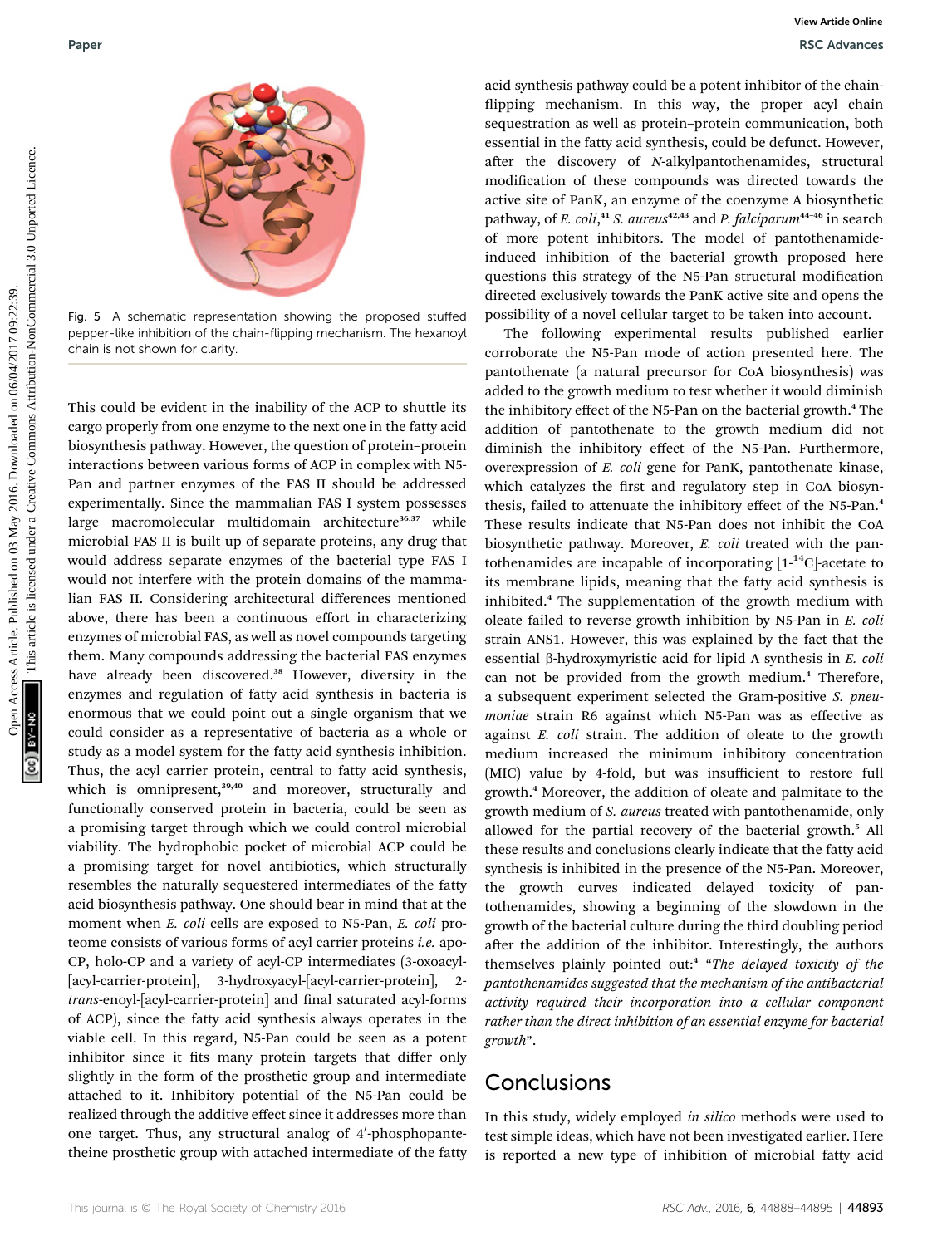synthesis that could serve as a completely new strategy for the design of novel antibiotics. It is demonstrated that acyl carrier protein can bind the prototypic N-pentylpantothenamide in the hydrophobic core, adopting the overall stuffed pepper look. As a result, the ACP with intercalated pantothenamide displays altered ability to sequester acyl chain in the hydrophobic core since it is occupied with N-pentylpantothenamide. Thus, acyl chain remains solvent-exposed on a longer time scale and susceptible to hydrolysis. Moreover, the ACP in complex with pantothenamide could change its chain-flipping mechanism for delivering acyl moiety to the downstream partner enzymes of the fatty acid synthesis pathway, which could lead to the decreased rates of fatty acid synthesis. Results presented here are in line with all previously published data and provide the missing link in the understanding of ambiguous experimental data,<sup>3-5</sup> which to date have not explained how N5-Pan inhibits the growth of  $E$ . coli. From the published studies<sup>3-5</sup> is known that N5-Pan is a substrate for PanK (a competitive inhibitor of PanK), and thus instead of CoA at the end of the CoA metabolic pathway, ethyldethia-CoA antimetabolite is being produced in the presence of N5-Pan.<sup>3</sup> On the other hand, in E. coli, four genes, panB, panC, panD, and panE, encode four enzymes required for de novo pantothenic acid (physiological substrate for PanK) biosynthesis, which means that E. coli can overcome the inhibition of the CoA biosynthetic pathway eventually inhibited by the N5-Pan. Furthermore, the observed inhibition of fatty acid synthesis in the presence of N5-Pan was explained in the following way: ethyldethia-CoA metabolite was used as a substrate for the post-translational modification of ACP, which resulted in inactive ethyldethia-ACP incapable of delivering of a growing acyl chain in the fatty acid synthesis pathway.<sup>4</sup> However, a subsequent study has shown that the ethyldethia-ACP is hydrolyzed in vivo,<sup>5</sup> which means that E. coli can renew its apo-ACP pool which can be eventually used again for proper post-translational modification with a moiety derived from CoA. In addition to the rapid turnover, ACP is expressed constitutively in a cell. In other words, a physiologically active form of the ACP is always present in a cell. Thus, the inhibition of the bacterial growth is left unexplained. Therefore, the aim of this study was to investigate, bearing in mind the structural similarity between (a) the Ppant with attached acyl chain and (b) the N5-Pan, whether the N5-Pan could occupy the hydrophobic pocket of ACP, which naturally belongs to the Ppant prosthetic group with acyl chain attached to it. **Examples that could seve as a complesely new stategy for the state article of non-the common control and solve are common common common common common common common common common common common common common common common c** 

The proposed model of pantothenamide-induced inhibition of the bacterial growth raises many questions as to whether the structural modification of N-alkylpantothenamides should go in the direction of the optimal accommodation in the hydrophobic core of the ACP? Could we modify the N-pantothenamide structure in a way that we could obtain a tool for studying the chain-flipping mechanism as well? Moreover, how acyl carrier protein in complex with N5-Pan changes its interaction propensity towards the partner enzymes of the fatty acid biosynthesis pathway? Although the author has experience in working with similar proteins, and the previous results have already been experimentally confirmed and have been in line with experiments,<sup>47,48</sup> unfortunately, computational methods

alone are not sufficient and do not provide all answers to the questions that have been raised here. Therefore, the author is looking forward to passing the baton to experimental (bio) chemists in hopes of creating game-changing opportunities together.

## Acknowledgements

A. M. would like to thank the University of Zagreb Computing Centre (SRCE) for generously granting computational resources on the ISABELLA cluster (http://isabella.srce.hr) and the CRO– NGI infrastructure (http://www.cro-ngi.hr). A. M. also wishes to thank the AMBER community for sharing the knowledge and providing the help (http://archive.ambermd.org/). Above all, A. M. wishes to thank Dr Biserka Kojić-Prodić, Prof. Dr Ita Gruić Sovulj and Dr Robert Vianello for their support.

## References

- 1 G. Clifton, S. R. Bryant and C. G. Skinner, Arch. Biochem. Biophys., 1970, 137, 523–528.
- 2 C. Spry, C. Macuamule, Z. Lin, K. G. Virga, R. E. Lee, E. Strauss and K. J. Saliba, PLoS One, 2013, 8, e54974.
- 3 E. Strauss and T. P. Begley, J. Biol. Chem., 2002, 277, 48205– 48209.
- 4 Y. M. Zhang, M. W. Frank, K. G. Virga, R. E. Lee, C. O. Rock and S. Jackowski, J. Biol. Chem., 2004, 279, 50969–50975.
- 5 R. Leonardi, S. Chohnan, Y. M. Zhang, K. G. Virga, R. E. Lee, C. O. Rock and S. Jackowski, J. Biol. Chem., 2005, 280, 3314– 3322.
- 6 J. Thomas and J. E. Cronan, Antimicrob. Agents Chemother., 2010, 54, 1374–1377.
- 7 E. Płoskon, C. J. Arthur, A. L. Kanari, P. Wattana-amorn, ´ C. Williams, J. Crosby, T. J. Simpson, C. L. Willis and M. P. Crump, Chem. Biol., 2010, 17, 776–785.
- 8 D. I. Chan, T. Stockner, D. P. Tieleman and H. J. Vogel, J. Biol. Chem., 2008, 283, 33620–33629.
- 9 D. I. Chan, D. P. Tieleman and H. J. Vogel, Biochemistry, 2010, 49, 2860–2868.
- 10 X. Qiu and C. A. Janson, Acta Cryst. D, 2004, 60, 1545–1554.
- 11 A. Roujeinikova, W. J. Simon, J. Gilroy, D. W. Rice, J. B. Rafferty and A. R. Slabas, J. Mol. Biol., 2007, 365, 135– 145.
- 12 C. Nguyen, R. W. Haushalter, D. J. Lee, P. R. Markwick, J. Bruegger, G. Caldara-Festin, K. Finzel, D. R. Jackson, F. Ishikawa, B. O'Dowd, J. A. McCammon, S. J. Opella, S. C. Tsai and M. D. Burkart, Nature, 2014, 505, 427–431.
- 13 J. Wang, R. M. Wolf, J. W. Caldwell, P. A. Kollman and D. A. Case, J. Comput. Chem., 2004, 25, 1157–1174.
- 14 P. Cieplak, W. D. Cornell, C. Bayly and P. A. Kollman, J. Comput. Chem., 1995, 16, 1357–1377.
- 15 W. L. Jorgensen, J. Chandrasekhar, J. D. Madura, R. W. Impey and M. L. Klein, J. Chem. Phys., 1983, 79, 926– 935.
- 16 I. S. Joung and T. E. Cheatham, J. Phys. Chem. B, 2008, 112, 9020–9041.